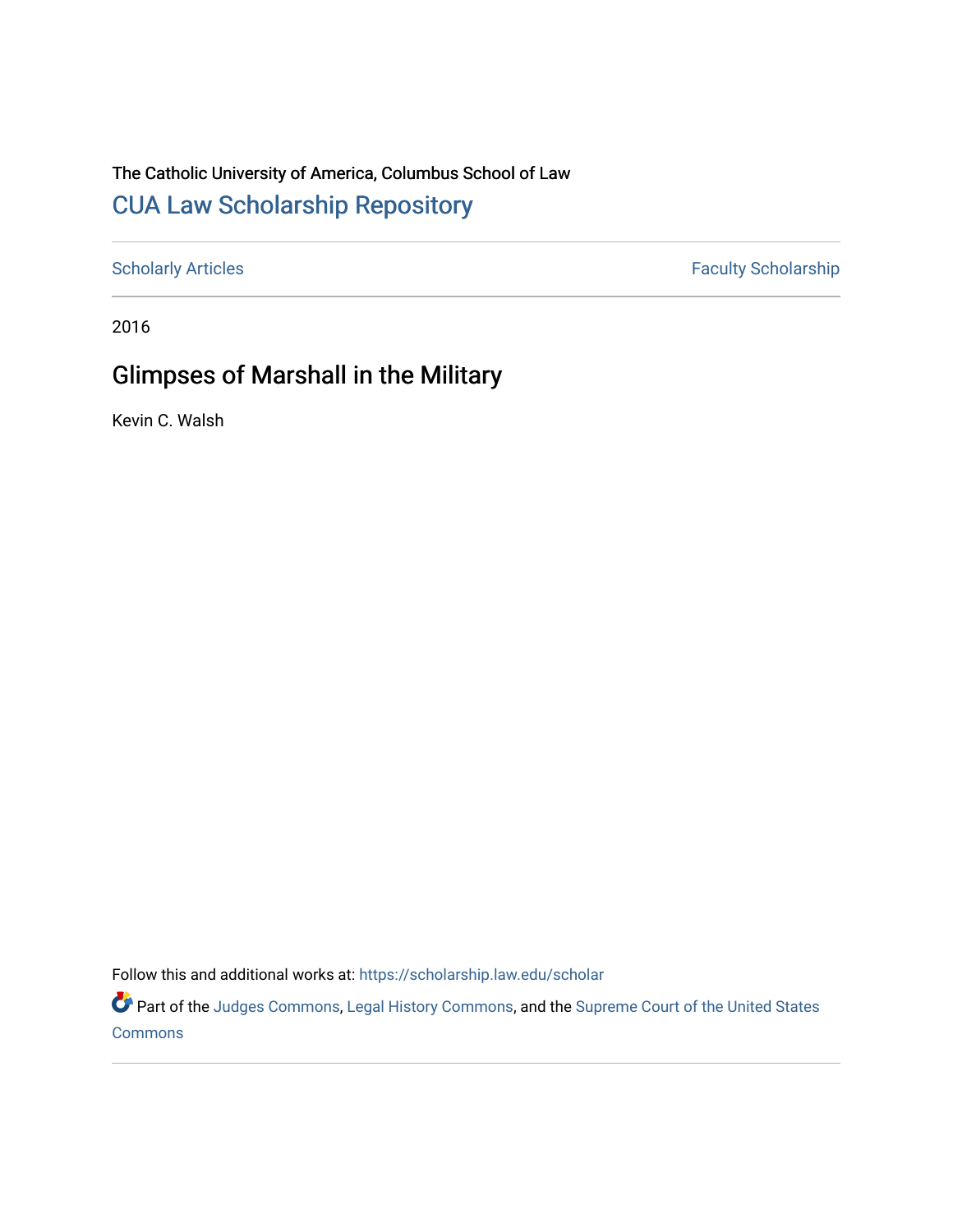## GLIMPSES OF MARSHALL IN THE MILITARY

## *Kevin C. Walsh* \*

Before President John Adams appointed him as Chief Justice of the United States in 1801, John Marshall was a soldier, a state legislator, a federal legislator, an envoy to France, and the Secretary of State.<sup>1</sup> He also maintained a thriving practice in Virginia and federal courts, occasionally teaming up with political rival and personal friend Patrick Henry. Forty-five years old at the time of his appointment to the Supreme Court, Marshall had been serving his state and his country for a quarter century before he took judicial office.

Marshall is an exemplar of professional excellence for all lawyers and judges. But one looking for life lessons in the law from the life of John Marshall should not neglect his time as a soldier, before he became a lawyer.

"From my infancy I was destined for the bar," Marshall would write later in his life, "but the contest between the mother country & her colonies drew me from my studies & my Father from the superintendence of them; & in September 1775, I entered into the service as a subaltern."' Beginning in a Fauquier County militia, continuing through with the Culpeper Minutemen, and then serving as an officer in the Continental Army, John Marshall spent the better part of five years in active military service. This

**<sup>\*</sup>** Professor of Law, University of Richmond School of Law. This essay is adapted from a CLE presentation on legal professionalism co-sponsored by the James Madison Chapter of Phi Delta Phi, the Moot Court Board, the Trial Advocacy Board, and the John Marshall Foundation. The author thanks those organizations for their sponsorship of that event dedicated to the Great Chief Justice.

<sup>1.</sup> The best single-volume biographies of John Marshall published in the past two decades are **JEAN** EDWARD SMITH, **JOHN** MARSHALL: DEFINER OF **A NATION** (1996) and R. **KENT** NEWMYER, **JOHN** MARSHALL **AND** THE HEROIc **AGE** OF THE **SUPREME** COURT (2001).

<sup>2.</sup> Letter from John Marshall to Joseph Delaplaine (Mar. 22, 1818), *in* VIII THE PAPERS OF **JOHN** MARSHALL 187 (Charles F. Hobson, ed., 1995), http://rotunda.upress.virg inia.edu/founders/default.xqy?keys=JNML-chron-1810-1818-03-22-1.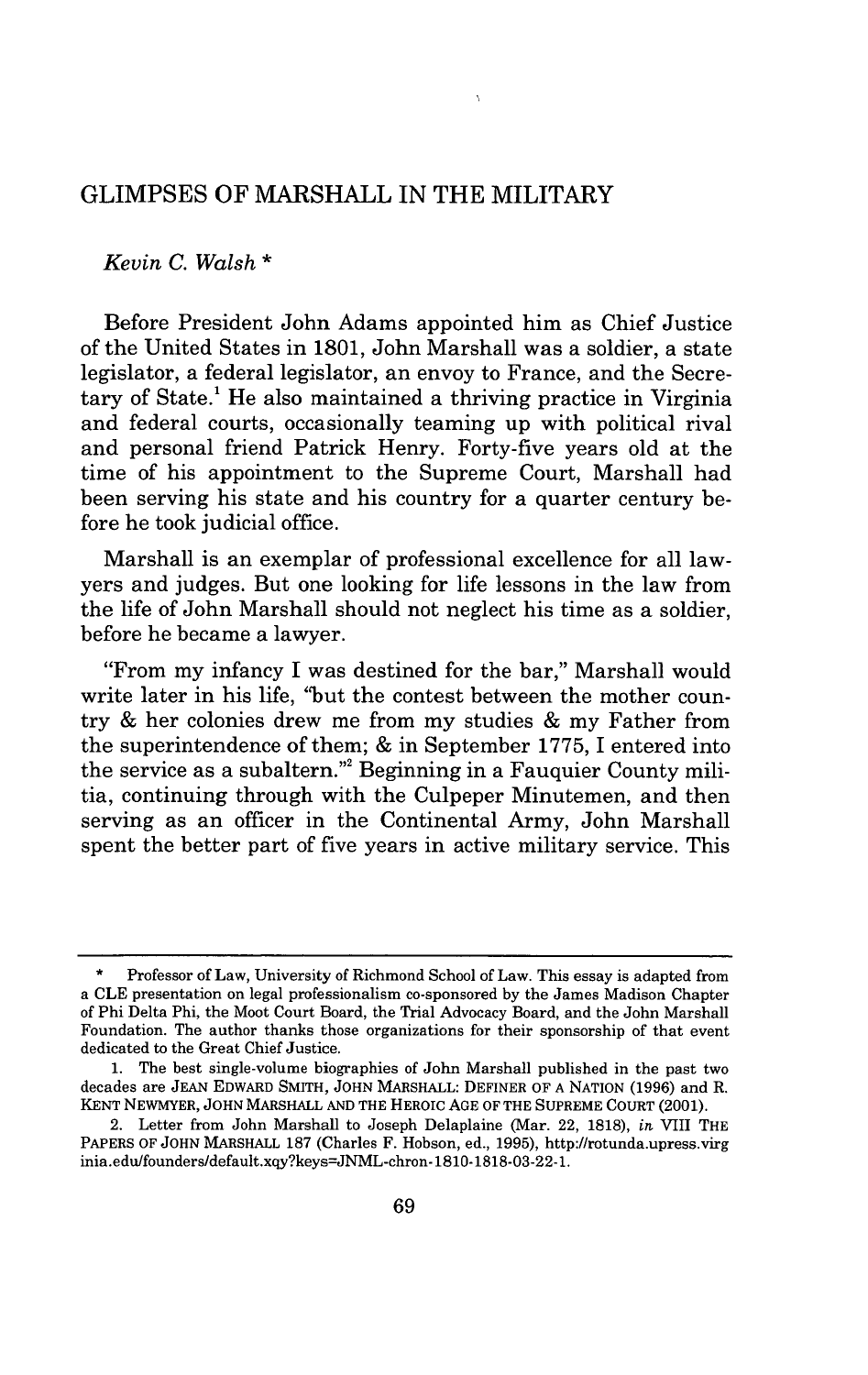period, from the age of nineteen to twenty-four, formed Marshall's outlook in ways that rippled outward through his entire life.'

It was in the Continental Army, Marshall later wrote, "associated with brave men from different states who were risking life and every thing valuable in a common cause believed by all to be most precious **...** where I was confirmed in the habit of considering America as my country, and Congress as my government."<sup>4</sup> Marshall himself and his later biographers have drawn a direct connection between his army experience and his political outlook. **"My** immediate entrance into the state legislature [after serving in the military]," Marshall wrote, "opened to my view the causes which had been chiefly instrumental in augmenting [the] sufferings [of the army], and the general tendency of state politics convinced me that no safe and permanent remedy could be found but in a more efficient and better organized general government." Less appreciated than the link between Marshall's military experience and his political outlook, but no less important, is the link between Marshall the soldier and Marshall the lawyer. The influence of Marshall's military experience on his formation as a lawyer, however, was pervasive.

We have already seen how Marshall described the hostilities with "the mother country" as breaking off the studies he took under the direction of his father. But even before joining the Culpeper Minutemen in September 1775, Marshall had been training for the military to the exclusion of his legal studies. "About the time I entered my eighteenth year [in September 1773]," Marshall would later write,

the controversy between Great Britain and her colonies had assumed so serious an aspect as almost to monopolize the attention of the old and the young. I engaged in it with all the zeal and enthusiasm which belonged to my age; and devoted more time to learning the first rudiments of military exercise in an Independent company of the gentlemen of the county, to training a militia company in the

<sup>3.</sup> The most comprehensive account of John Marshall's time in the military is KEITH MARSHALL **JONES** III, **"CONGRESS AS** MY GOVERNMENT": CHIEF JUSTICE JOHN MARSHALL IN THE AMERICAN REVOLUTION **(1775-1781)** (2008).

<sup>4. &</sup>quot;Autobiographical Sketch," Letter from John Marshall to Joseph Story (July 25, 1827), *in* XI THE PAPERS OF JOHN MARSHALL 38 (Charles F. Hobson, ed., 2002), http://rot unda.upress.virginia.edu/founders/JNML-01-11-02-0017.

<sup>5.</sup> *Id.*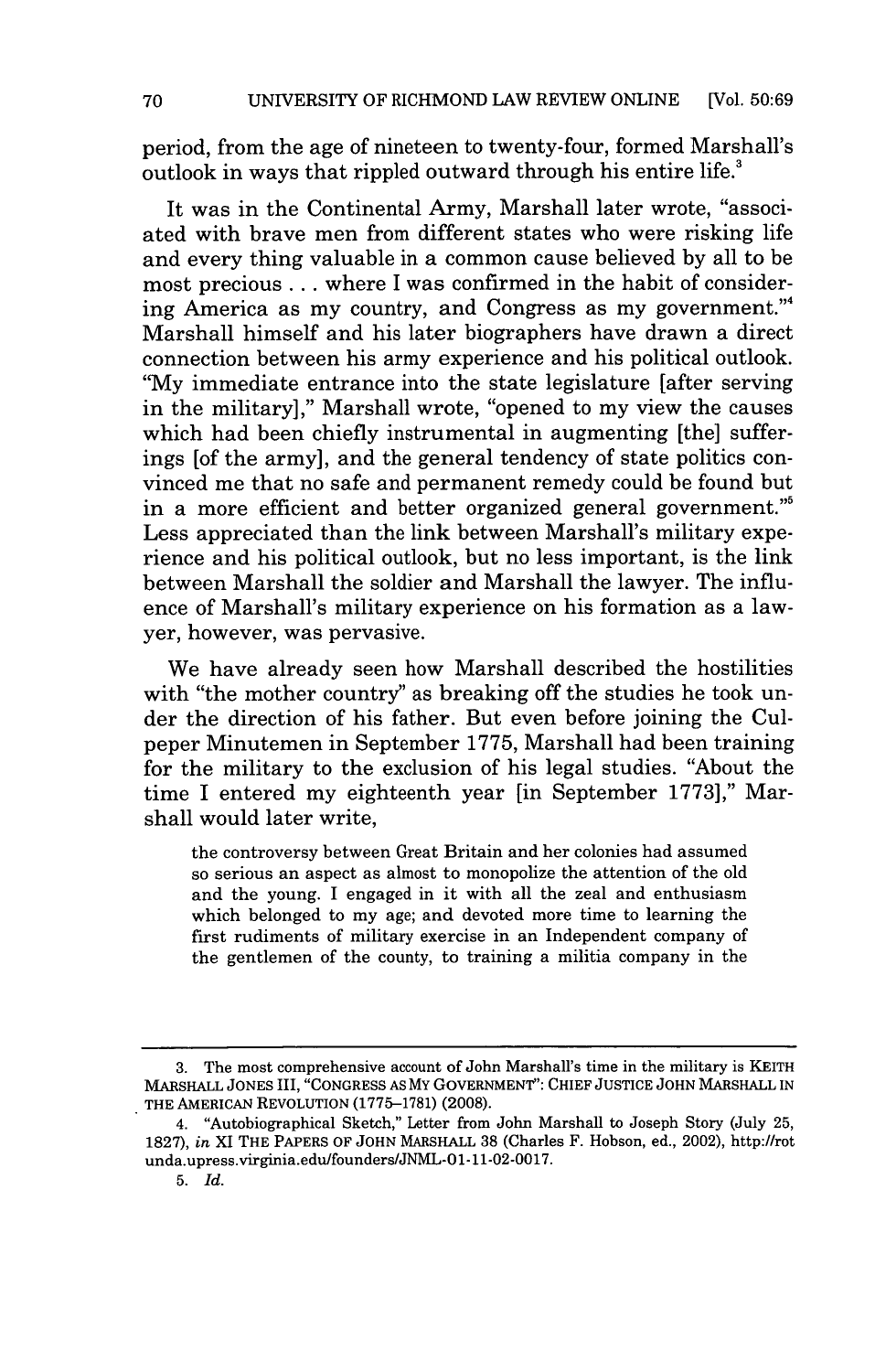neighbourhood, and to the political essays of the day, than to the classics or to Blackstone.<sup>5</sup>

Marshall's only formal legal education—a few months of law lectures by George Wythe at the College of William and Mary-took place in early 1780, while he was still in the Continental Army, but on furlough. He received his law license, under the signature of then-Governor Thomas Jefferson, in August 1780. But Marshall could not begin his law practice at that time because the courts in Virginia were closed due to British forces.

When Marshall did begin his practice, his army experience was a boon for business. **'My** extensive acquaintance in the army was of great service to me," Marshall later wrote.' "My numerous military friends, who were dispersed over the state, took great interest in my favour, and I was more successful than I had reason to expect."<sup>8</sup>

Before commencing his private practice, and even before he was licensed as a lawyer, however, Marshall had already served as a legal professional of sorts in the military. In November 1777, Marshall was appointed Deputy Judge Advocate General ("DJAG"). He served in that role for almost a year (until August 1778, it seems).

As a DJAG, Marshall would have assisted with court martials, transcribed the records of proceedings, and performed various ministerial and notarial functions. He would have had to possess detailed knowledge of military law and procedure. And he would have had to have a hardy physical constitution. For during the winter of 1777 into 1778, when Marshall served as DJAG, he was with General Washington's Main Army at Valley Forge.<sup>9</sup>

One interested in qualities that contribute to excellence in the law might wonder why Marshall was tapped to be a DJAG despite his lack of formal legal training or experience. (This was highly unusual, as the JAG and most DJAGs had prior practice experience as lawyers.) From the accounts of his contemporaries, three qualities stand out: intelligence, judgment, and temperament.

*<sup>6.</sup> Id.* at 36.

*<sup>7.</sup> Id.* at 37.

<sup>8.</sup> *Id.*

<sup>9.</sup> For an account of Marshall's experiences and responsibilities as a DJAG, see **JONES,** *supra* note 3, at 127-37.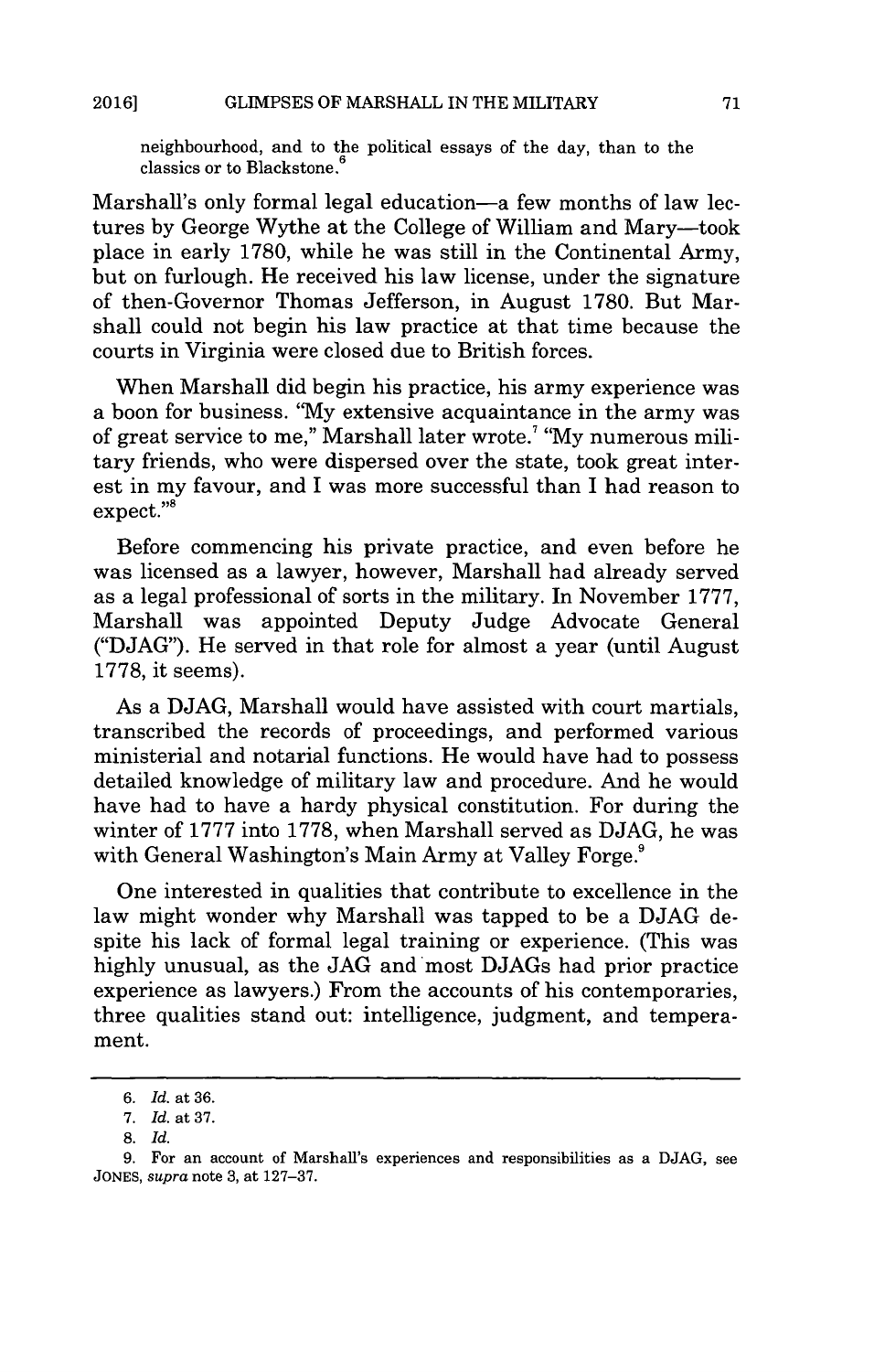His fellow officers would have seen Marshall's legal intelligence from his comportment in court martials that he had sat on as an officer. (The officers sitting on a court martial were the functional equivalent of judge and jury, and they relied on the JAG or DJAG for technical legal advice in addition to the facts of the case.) Intellectual horsepower would have been a necessary quality for a DJAG in a professional military like the Continental Army that followed the rules and procedures of the detailed military law set forth in the Articles of War.

Marshall's sound judgment-even at this young age-was widely remarked. According to one account,

all those, who intimately knew him, affirmed, that his capacity was held in such estimation by many of his brother officers, that in many disputes of a certain description he was constantly chosen arbiter; and that officers, irritated by differences or animated by debate, often submitted the contested points to his judgment, which being given in writing, and accompanied, as it commonly was, by sound reasons in support of his decision, obtained general acquiescence.

Marshall's temper--even-keeled, content, unruffled--was perhaps the most conspicuously commented-on quality of his character. The shining value of this character trait emerges in clear relief when set against the bleak backdrop of the army encampment at Valley Forge. In the words of nineteenth-century chronicler Henry Howe, John Marshall

was one of that body of men, never surpassed in the history of the world, who, unpaid, unclothed, unfed, tracked the snows of Valley Forge with the blood of their footsteps in the rigorous winter of 1778, and yet turned not their faces from their country in resentment, or from their enemies in fear."

This astounding endurance required cultivation and effort. It also took a certain kind of person not only to make it through, but also to carry others with them, as Marshall did for the men in his command. For in addition to serving as DJAG, Marshall was Acting Company Commander for his unit at Valley Forge. Here is Marshall's Valley Forge cabin mate, Philip Slaughter, describing Marshall's deportment during that severe and trying time:

He was the best-tempered man I ever knew. During his sufferings at Valley Forge, nothing discouraged, nothing disturbed him. If he had

<sup>10.</sup> Joseph Story, Chief *Justice Marshall's Public Life and Services,* 26 N. AM. REV. 1, **8** (1828). On Story's authorship of this review, see NEWMYER, *supra* note 1, at 469.

<sup>11.</sup> HENRY HOWE, HISTORICAL COLLECTIONS OF VIRGINIA 263 (1852).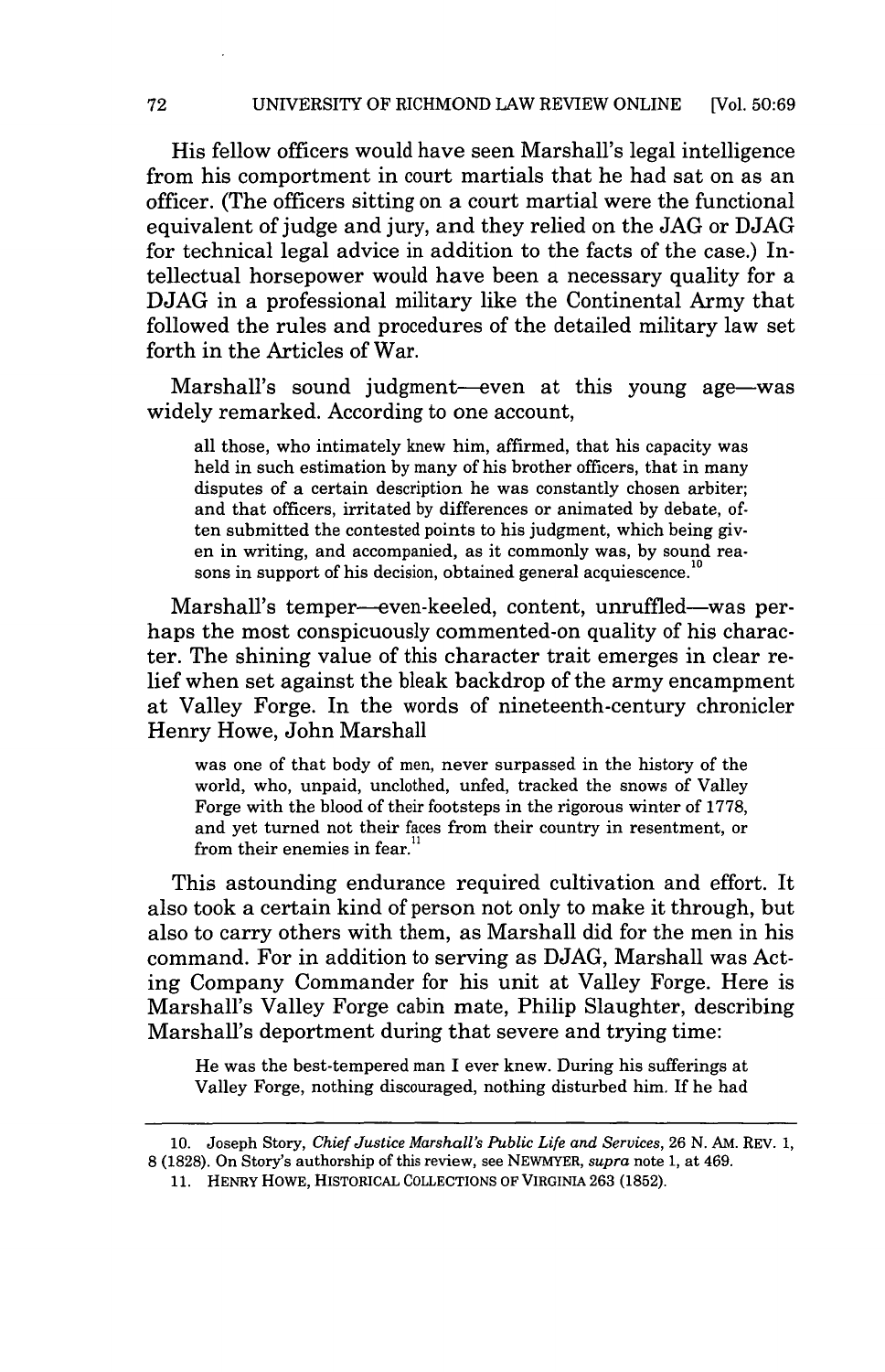[only] bread to eat, it was just as well; if only meat, it made no difference. If any of the officers murmured at their deprivations, he would shame them by good-natured raillery, or encourage them by his own exuberance of spirits. He was an excellent companion, and idolized by the soldiers and his brother officers, whose gloomy hours were enlivened by his inexhaustible fund of anecdote.<sup>12</sup>

Is it any surprise that Marshall's company had a higher proportion of men fit to serve than prevailed in the army as a whole? And is not this kind of success-gutting it out and emerging with men still fit to fight, sometimes by means as simple as daily good temper and a proto-Lincolnian penchant for anecdote-exactly what the military situation demanded?

 $* * *$ 

We glimpse in these sketches of Marshall in the military some of the same qualities that carried him through the rest of his personal and professional life. While Marshall is often recognized and praised for his outwardly, obvious achievements, we should not ignore the internal excellences that contributed to them and constituted him. When we attend to those, we see a different kind of greatness than is more commonly recognized as such. We see virtue for the ages, worthy of emulation today.

<sup>12.</sup> Edgar Aldrich, *John Marshall as a Soldier, in* **PROCEEDINGS** OF THE BAR **ASSOCIATION** OF THE **STATE** OF NEW HAMPSHIRE **AT** ITS CELEBRATION OF **JOHN** MARSHALL DAY **323, 331 (1901).** In this version of the quotation from Slaughter's diary, I have substituted "only" bread for "no" bread, which is how the diary entry is more often quoted. *See, e.g.,* Address of Mr. Justice Mitchell, *in* 1 JOHN MARSHALL: LIFE, CHARACTER AND JUDICIAL SERVICES 452, 458 (John F. Dillon, ed., 1903). Unfortunately, the original diary appears no longer to be available. *See* PHILIP SLAUGHTER, A HISTORY OF ST. MARK'S PARISH, **CULPEPER COUNTY,** VIRGINIA **108** (1877) ("Capt. Slaughter kept a diary of his campaigns, which was lost in the wreck of so many fine libraries in the late war.").